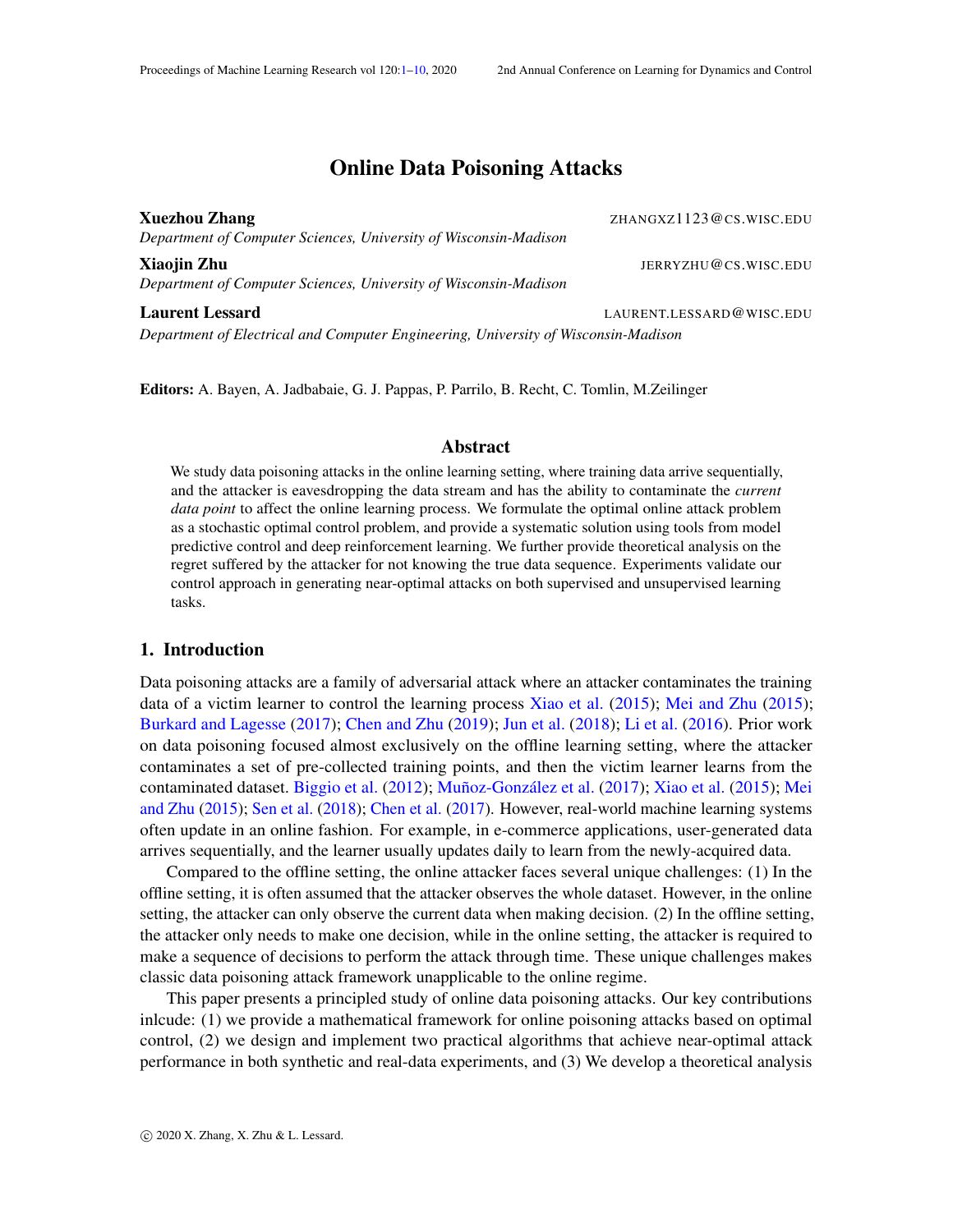upper-bounding the regret suffered by the attacker for not knowing the real data sequence. Taken together, this paper builds a foundation for future studies of defense against online data poisoning.

<span id="page-1-0"></span>

Figure 1: Online data poisoning attack diagram. At time  $t$ , the attacker observes the training sample  $z_t$  and the learner's model  $\theta_t$  in an online fashion, and perturb  $z_t$  into  $a_t$ .

#### 2. Related Work

Data poisoning attacks have been studied against a wide range of learning systems, while focusing almsot exclusively on the offline settings. Examples of offline or batch poisoning attacks against SVM include [Biggio et al.](#page-8-3) [\(2012\)](#page-8-3); [Burkard and Lagesse](#page-8-0) [\(2017\)](#page-8-0); [Xiao et al.](#page-9-1) [\(2015\)](#page-9-1). Such attacks are generalized into a bilevel optimization framework against general offline learners with a convex objective function in [Mei and Zhu](#page-9-2)  $(2015)$ . A variety of attacks against other learners have been developed, including neural networks [Koh and Liang](#page-8-5) [\(2017\)](#page-8-5); [Muñoz-González et al.](#page-9-4) [\(2017\)](#page-9-4), autoregressive models [Alfeld et al.](#page-8-6) [\(2016\)](#page-8-6); [Chen and Zhu](#page-8-1) [\(2019\)](#page-8-1), linear and stochastic bandits [Jun et al.](#page-8-2) [\(2018\)](#page-8-2); [Ma et al.](#page-9-6) [\(2018\)](#page-9-6), collaborative filtering [Li et al.](#page-9-3) [\(2016\)](#page-9-3), and models for sentiment analysis [Newell et al.](#page-9-7) [\(2014\)](#page-9-7). In contrast, our paper focuses on the online setting, where the attacker has to act sequentially during the training process.

There is an intermediate attack setting between offline and online, which we call **clairvoyant** online attacks, where the attacker performs actions sequentially but has full knowledge of all future input data  $z_{t+1}, z_{t+2}, \ldots$  Examples include heuristic attacks against SVM learning from data streams [Burkard and Lagesse](#page-8-0) [\(2017\)](#page-8-0) and binary classification with an online gradient descent learner [Wang and Chaudhuri](#page-9-8) [\(2018\)](#page-9-8). Our paper focuses instead on the more realistic setting where the attacker has no knowledge of the future data stream. More broadly, our paper advocates for a general optimal control viewpoint that is not restricted to specific learners such as SVM.

The parallel line of work studying **online teaching** also considers the sequential control problem of machine learners, where the goal is to choose a sequence of training examples that accelerates learning [Liu et al.](#page-9-9) [\(2017\)](#page-9-9); [Lessard et al.](#page-8-7) [\(2018\)](#page-8-7). However, [Liu et al.](#page-9-9) [\(2017\)](#page-9-9) solves the problem using a greedy heuristic that we show in Section [6](#page-4-0) performs poorly compared to our optimal control approach. On the other hand, [Lessard et al.](#page-8-7) [\(2018\)](#page-8-7) finds optimal teaching sequences but is restricted to an ordinary linear regression learner.

#### 3. Problem Definition

Figure [1](#page-1-0) provides a overview of the online data poisoning problem. We consider three entities in this problem: a stochastic *environment*, a sequential learning *victim*, and the online *attacker*. In the absence of attacks, at time t the environment draws a training data  $\mathbf{z}_t \stackrel{\text{i.i.d.}}{\sim} P$ . For example,  $\mathbf{z}_t$  can be a feature-label pair  $z_t := (x_t, y_t)$  in supervised learning or just the features  $z_t := x_t$  in unsupervised learning. The victim maintains a model  $\theta_t \in \Theta$ . Upon receiving  $z_t$ , the victim performs one step of the sequential update defined by a function  $f: \theta_{t+1} = f(\theta_t, \mathbf{z}_t)$ . For example, f can be the online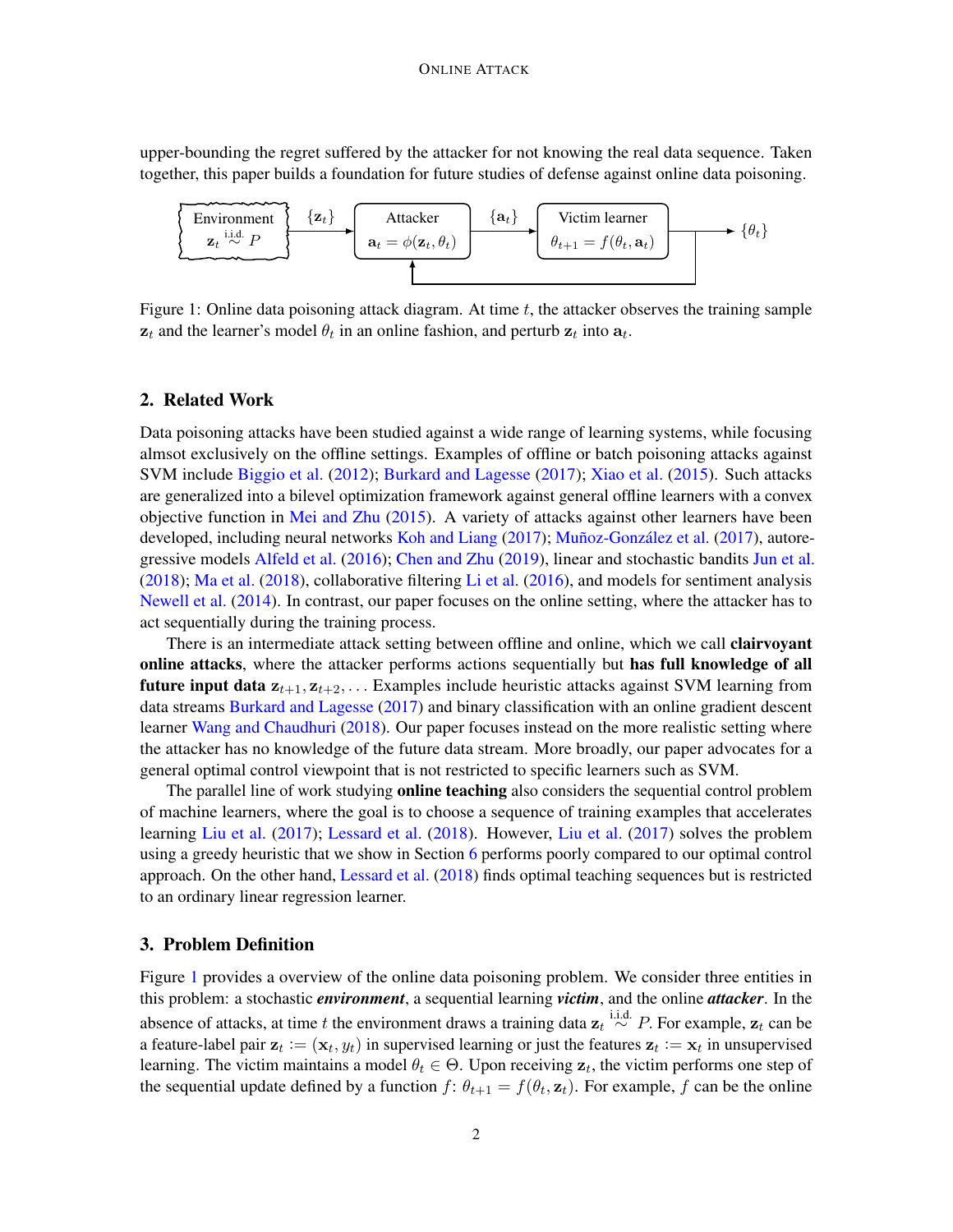gradient descent  $f(\theta_t, \mathbf{z}_t) := \theta_t - \eta \nabla \ell(\theta_t, \mathbf{z}_t)$  under learner loss  $\ell$  and step size  $\eta$ . We now introduce the attacker by defining its knowledge, allowed actions, and goals:

- Knowledge: We assume that at time  $t$ , the attacker has knowledge of the victim's update function f, the victim's current model  $\theta_t$ , data  $\mathbf{z}_{0:t}$  generated by the environment so far, and optionally n "pre-attack" data  $z_{-n:-1} \stackrel{\text{i.i.d.}}{\sim} P$ . However, at time t the attacker does not have the clairvoyant knowledge of future data points  $z_{t+1}, z_{t+2}, \ldots$ , nor does it have the knowledge of the environment distribution P. The knowledge of f and  $\theta_t$  are classic assumptions in the *white-box attack* setting [Xiao et al.](#page-9-1) [\(2015\)](#page-9-1); [Mei and Zhu](#page-9-2) [\(2015\)](#page-9-2); [Burkard and Lagesse](#page-8-0) [\(2017\)](#page-8-0); [Chen and Zhu](#page-8-1) [\(2019\)](#page-8-1); [Jun](#page-8-2) [et al.](#page-8-2) [\(2018\)](#page-8-2); [Li et al.](#page-9-3) [\(2016\)](#page-9-3).
- Action: The attacker can perform only one type of action: At time step  $t$ , after the environment draws a data point  $z_t$ , the attacker can perturb the data point into  $a_t \in \mathcal{Z}$ . However, he is not able to go back to perturb any data points generated in previous iterations, which is distinct from the assumption in prior work [Wang and Chaudhuri](#page-9-8) [\(2018\)](#page-9-8). The perturbation incurs a perturbation cost  $g_{\text{per}}(\mathbf{z}_t, \mathbf{a}_t)$ , which reflects the price to attack. For example,  $g_{\text{per}}(\mathbf{z}_t, \mathbf{a}_t) := \|\mathbf{a}_t - \mathbf{z}_t\|_p$  if  $\mathcal{Z}$  is endowed with an appropriate p-norm.
- Objective: The attacker's goal, informally, is to force the victim's learned models  $\theta_t$  to satisfy certain nefarious properties at each step while paying a small perturbation cost. These "nefarious properties" (rather the inability to achieve them) are captured by a nefarious cost  $g_{\text{nef}}(\theta)$ . For example, if the attacker wants to force the victim to learn/maintain a target model  $\theta^{\dagger}$ , we can define  $g_{\text{nef}}(\theta) = \|\theta - \theta^{\dagger}\|^2$ . To balance nefarious properties with perturbation cost, the attacker defines a *running cost g* at time t:

<span id="page-2-1"></span>
$$
g(\theta_t, \mathbf{z}_t, \mathbf{a}_t) := g_{\text{per}}(\mathbf{z}_t, \mathbf{a}_t) + \lambda g_{\text{nef}}(\theta_t),
$$
\n(1)

where  $\lambda$  is a weight chosen by the attacker to balance the two. The attacker desires small cumulative running costs, which is the topic of Section [4.](#page-2-0)

# <span id="page-2-0"></span>4. An Optimal Control Formulation

We now precisely define the notion of **optimal** online data poisoning attacks. To do so, we cast the online data poisoning attack as a *Markov Decision Process (MDP)*  $\mathcal{M} = (S, A, T, q, \gamma, s_0)$ .

- State: The state  $s_t$  at time t is the stacked vector  $s_t := [\theta_t, \mathbf{z}_t]^T$  consisting of the victim's current model  $\theta_t$  and the incoming environment data point  $z_t$ . The state space is  $S := \Theta \times \mathcal{Z}$ .
- Action: The attacker's action is the perturbed training point  $a_t$ . The action space is  $A := \mathcal{Z}$ .
- Transition: The state transition function  $T : S \times A \rightarrow \Delta_S$  describes the conditional probability on the next state given current state and attack action, where  $\Delta_S$  is the probability simplex over S. In our online attack problem,  $T(\mathbf{s}_{t+1} | \mathbf{s}_t, \mathbf{a}_t) = T([\theta_{t+1}, \mathbf{z}_{t+1}]^\mathsf{T} | \mathbf{s}_t, \mathbf{a}_t) = Pr(f(\theta_t, \mathbf{a}_t))$  $\theta_{t+1}\cdot P(\mathbf{z}_{t+1})$ . For concreteness, in this paper, we focus on the case where f is deterministic, and thus the stochasticity is solely in the  $z_{t+1}$  component inside  $s_{t+1}$ , which has a marginal distribution P. Therefore,  $T([f(\theta_t, \mathbf{a}_t), \mathbf{z}_{t+1}]^\mathsf{T} | \mathbf{s}_t, \mathbf{a}_t) = P(\mathbf{z}_{t+1}).$
- Cost: The quality of control at time t is specified by the running cost  $g(\theta_t, \mathbf{z}_t, \mathbf{a}_t)$  in [\(1\)](#page-2-1), to be minimized. From now on, we overload the notation and write the running cost as  $g(\mathbf{s}_t, \mathbf{a}_t)$ .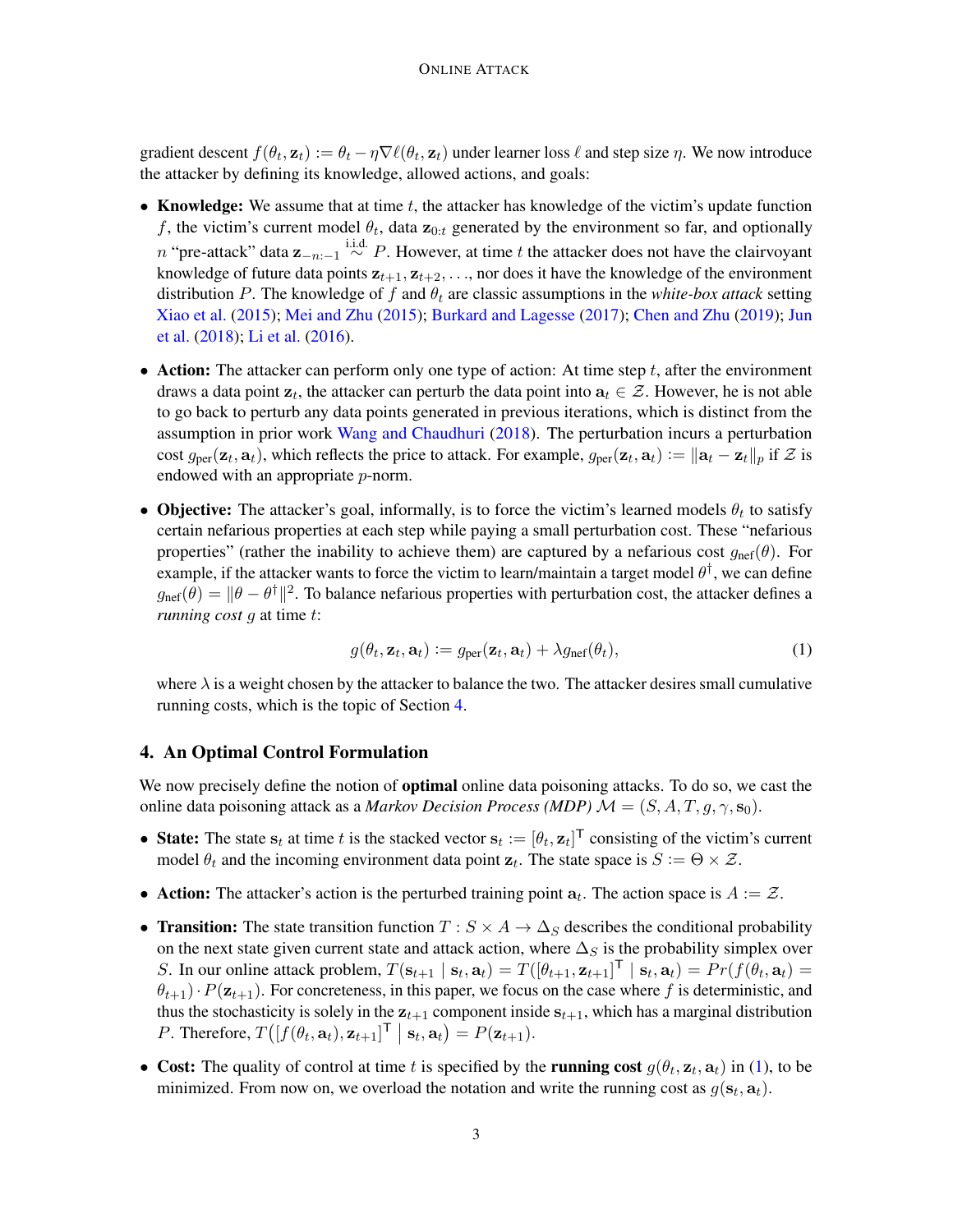- Discounting factor: We present online data poisoning attack with an infinite time horizon (the finite horizon case is similar but omitted due to space). We assume that the attacker cares about discounted cost with discounting factor  $\gamma$ .
- Initial state distribution: We assume that the initial model  $\theta_0$  is fixed and known to the attacker while the first data point  $z_0$  is sampled from P, i.e. the initial state distribution is defined as  $\mu_0(\theta_0, \mathbf{z}_0) = P(\mathbf{z}_0).$

A **policy** is a function  $\phi : S \to A$  that the attacker uses to choose the attack action  $a_t := \phi(s_t) =$  $\phi([\theta_t, \mathbf{z}_t]^T)$  based on the current victim model  $\theta_t$  and the current environment input  $\mathbf{z}_t$ . The **value**  $V_{\mathcal{M}}^{\phi}$  (s) of a state s is the expected discounted cumulative cost starting at s and following policy  $\phi$ :

$$
V_{\mathcal{M}}^{\phi}(\mathbf{s}) := \mathbb{E}_{\mathcal{M}} \sum_{t=0}^{\infty} \gamma^{t} g(\mathbf{s}_{t}, \phi(\mathbf{s}_{t})) \Big|_{\mathbf{s}_{0} = \mathbf{s}}
$$
(2)

where the expectation is over the transition  $T$ . Overall, the attacker wants to find the optimal attack policy  $\phi_{\mathcal{M}}^*$  that minimizes the expected value at the initial state. Denote the attacker's objective as  $J_{\mathcal{M}}(\phi) := \mathbb{E}_{\mathbf{s} \sim \mu_0} V_{\mathcal{M}}^{\phi}(\mathbf{s})$  , and the attacker's optimal attack policy as  $\phi_{\mathcal{M}}^{\star} = \arg \min_{\phi} J_{\mathcal{M}}(\phi)$ .

It may seem fortunate for the victim that the attacker cannot directly solve this optimal attack problem because it does not know the environment data distribution  $P$  and thus cannot evaluate the expectation. However, as we show next, the attacker can use model predictive control to approximately and incrementally solve for the optimal attack policy as it gathers more information about P.

#### 5. Practical Attack Algorithms via Model Predictive Control

The key obstacle that prevents the attacker from obtaining an optimal attack is the unknown data distribution  $P$ . However, the attacker can build an increasingly accurate **empirical distribution**  $\hat{P}_t$  from the data seen so far. With  $\hat{P}_t$  at time t, the attacker can construct a surrogate MDP  $\hat{\mathcal{M}}_t = (S, A, \hat{T}_t, g, \gamma, \hat{\mu}_t)$ , solve for the optimal policy  $\phi^{\star}_{\hat{\mathcal{M}}_t} = \arg \min_{\phi} J_{\hat{\mathcal{M}}_t}(\phi)$  on  $\hat{\mathcal{M}}_t$ , and use  $\phi_{\hat{M}_t}^*$  to perform the current attack action:  $a_t = \phi_{\hat{M}_t}^*(s_t)$ . This repeated procedure of (re)-planning ahead but only executing one action is called *Model Predictive Control (MPC)* [Borrelli et al.](#page-8-8) [\(2017\)](#page-8-8); [Mayne et al.](#page-9-10) [\(2000\)](#page-9-10). Next, we present two algorithms that practically solve the surrogate MDP, and discuss occasions in which we would prefer one over the other.

#### 5.1. Algorithm NLP: Trajectory Planning with Model-based Nonlinear Programming

To perform exact planning over uncertain future trajectories, the attacker further approximates the surrogate objective as  $J_{\hat{\mathcal{M}}_t}(\phi) \approx \mathbb{E}_{\hat{P}_t} \left[ \sum_{\tau=t}^{t+h-1} \gamma^{\tau-t} g(\mathbf{s}_\tau, \phi(\mathbf{s}_\tau)) \right] \approx \sum_{\tau=t}^{t+h-1} \gamma^{\tau-t} g(\mathbf{s}_\tau, \mathbf{a}_\tau) \Big|_{\mathbf{z}_{t:t+h-1}}$ . The first approximation truncates at  $h$  steps after  $t$ , making it a finite-horizon control problem. The second approximation does two things: (i) It replaces the expectation by one sampled trajectory of the future input sequence, i.e.  $z_{t:t+h-1} \sim \hat{P}_t$ . (ii) Instead of optimizing over a policy  $\phi$ , it locally searches for the action sequence  $a_{t:t+h-1} \in \mathcal{Z}$ . The attacker now solves the following nonlinear optimization problem at every time t:  $\min_{a_{t:t+h-1}} \sum_{\tau=t}^{t+h-1} \gamma^{\tau-t} g(s_\tau, a_\tau)$ . Let  $a_{t:t+h-1}^{\star}$  be a solution. The NLP algorithm then performs  $a_t^*$  and moves on to  $t + 1$ . In practice, the attacker can solve modest-sized problems using modern nonlinear programming solvers such as IPOPT [Wächter and](#page-9-11) [Biegler](#page-9-11) [\(2006\)](#page-9-11).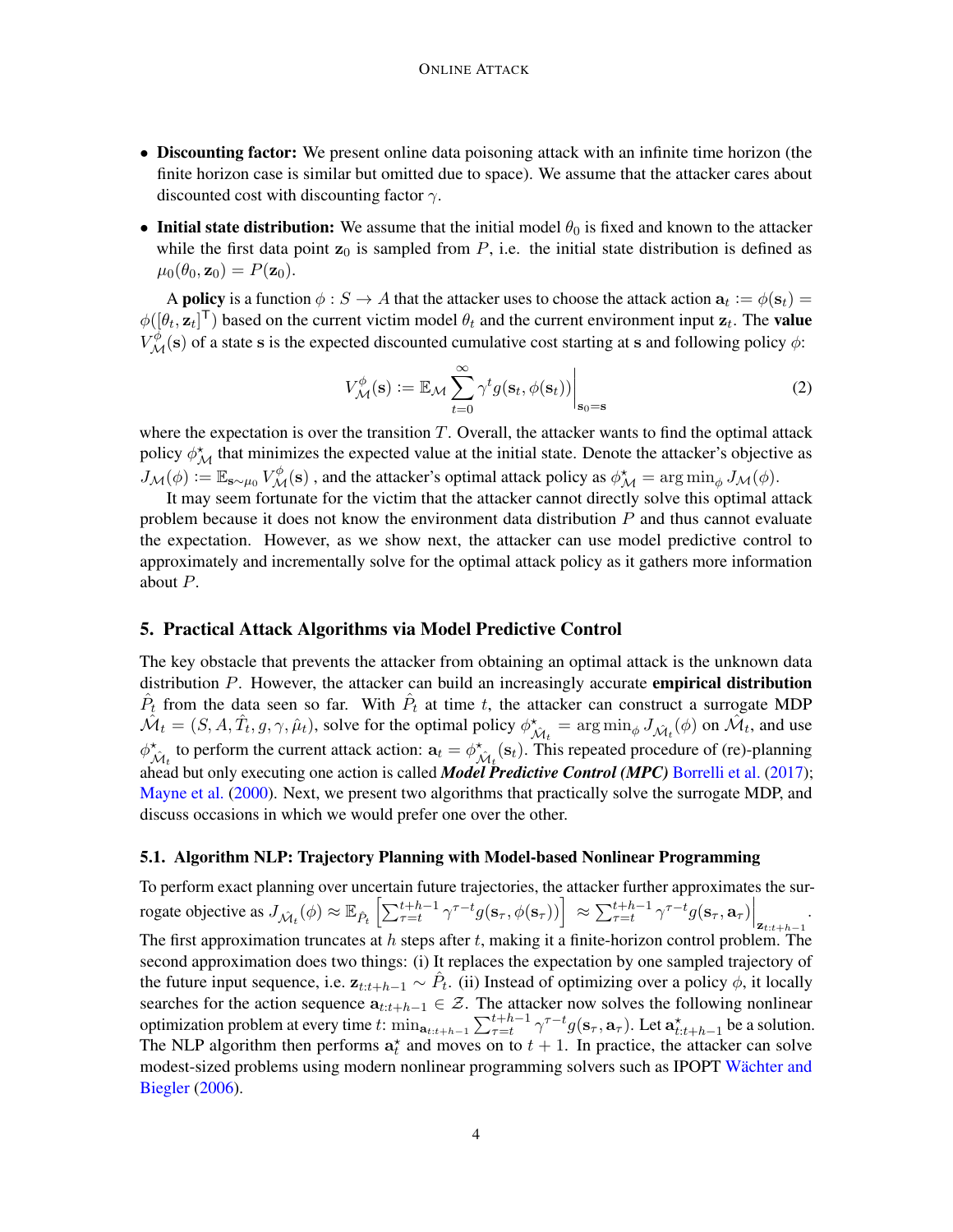### 5.2. Algorithm DDPG: Policy Learning with Deep Reinforcement Learning

Instead of truncating and sampling to approximate the surrogate attack problem with a deterministic nonlinear program, one can directly solve for the optimal surrogate policy  $\phi_{\hat{M}_t}^{\star}$  using reinforcement learning. In this paper, we utilize **deep deterministic policy gradient (DDPG)** [Lillicrap et al.](#page-9-12) [\(2015\)](#page-9-12) to handle a continuous action space. DDPG learns a deterministic policy with an actor-critic framework. Roughly speaking, it simultaneously learns an **actor network**  $\mu(s)$  parametrized by  $\theta^{\mu}$ and a critic network  $Q(s, a)$  parametrized by  $\theta^Q$ . The critic network represents the current estimate of the action-value function, while the actor network tries to approximate  $\max_{a} Q(s, a)$ . We refer the reader to the original paper [Lillicrap et al.](#page-9-12) [\(2015\)](#page-9-12) for a more detailed discussion of this algorithm.

One major advantage of policy learning over planning is that the policy  $\phi_{\hat{\mathcal{M}}_t}^{\star}$  can be used for multiple steps with minimal computational overhead, whereas the planning approach requires solving a nonlinear program at every step. To demonstrate the generalizability of the learned policy, in our experiments described later, we only allow the DDPG to train once at the beginning of the attack on the surrogate MDP  $\hat{M}_0$  based on the pre-attack data  $z_{-n-1}$ . The learned policy  $\phi_{\hat{M}_0}$  is then applied to all later attack rounds without retraining.

### 6. Regret Analysis

The fundamental statistical limit of a realistic attacker is its lack of knowledge on the environment data distribution  $P$ . An idealized attacker with knowledge of  $P$  can find the optimal control policy  $\phi_{\mathcal{M}}^*$ . In contrast, a realistic attacker will find an optimal policy with respect to its estimated MDP  $\hat{\mathcal{M}}$ :  $\phi_{\hat{\mathcal{M}}}^* = \arg \min_{\phi} J_{\hat{\mathcal{M}}}(\phi)$ , but  $\phi_{\hat{\mathcal{M}}}^*$  is in general suboptimal with respect to the true MDP M. We are interested in the **regret**, defined as the optimality gap between the attack cost achieved by the realistic attacker and the cost of the optimal attack strategy in hindsight, i.e.  $V_{\mathcal{M}}^{\phi^*_{\mathcal{M}}}(s) - V_{\mathcal{M}}^{\phi^*_{\mathcal{M}}}(s)$ .

In this section, we present a theoretical analysis relating the optimality gap to the quality of estimated  $P$ . Our analysis is a natural extension to the Simulation Lemma in tabular reinforcement learning [Kearns and Singh](#page-8-9) [\(2002\)](#page-8-9) and that of [Azar et al.](#page-8-10) [\(2017\)](#page-8-10). We assume that both  $\mathcal Z$  and  $\Theta$  are compact, and the running cost  $g$  is continuous and thus bounded on its compact domain. Without loss of generality, we assume  $g \in [0, C_{\text{max}}]$ .

<span id="page-4-0"></span>**Theorem 6.1** *Consider two attack MDPs M,*  $\hat{\mathcal{M}}$  *that differ only in state transition, induced by* P and  $\hat{P}$ , respectively. Assume that  $\|\hat{P}-P\|_1:=\int_{\mathcal{Z}}\bigl|\hat{P}(\mathbf{z})-P(\mathbf{z})\bigr|\,\mathrm{d}\mathbf{z}\leq\varepsilon$ . Let  $\phi_{\mathcal{M}}^{\star}$  denote the optimal *policy on* M *and*  $\phi_{\hat{\mathcal{M}}}^*$  *the optimal policy on*  $\hat{\mathcal{M}}$ *. Then,*  $\sup_{s \in S} V_{\mathcal{M}}^{\phi_{\hat{\mathcal{M}}}^*}(s) - V_{\mathcal{M}}^{\phi_{\hat{\mathcal{M}}}^*}(s) \leq \frac{\gamma C_{\max} \varepsilon}{(1 - \gamma)^2}$  $\frac{\gamma C_{\max}\varepsilon}{(1-\gamma)^2}$ .

Theorem [6.1](#page-4-0) implies that optimality gap is at most linear in  $\varepsilon := ||\hat{P} - P||_1$ . To relate to sample complexity, classic Results on Kernel Density Estimation (KDE) suggest that the  $L_1$  distance between P and the kernel density estimator  $\hat{P}_n$  based on n samples converges to zero asymptotically in a rate of  $O(n^{-s/d+2s})$  for some constant s (e.g. Theorem 9 in [Holmström and Klemelä](#page-8-11) [\(1992\)](#page-8-11)).

In the experiment section below, the environment data stream is generated from a uniform distribution on a finite data set, in which case  $P$  is a multinomial distribution. Under this special setting, we are able to provide a finite-sample bound of order  $O(n^{-1/2})$  that matches with the best achievable asymptotic rate above, i.e. as  $s \to \infty$ .

Corollary 6.2 *Consider an MDP* M *induced by a multinomial distribution* P *with support cardinality* N, and a surrogate MDP  $\hat{\mathcal{M}}$  *induced by the empirical distribution*  $\hat{P}$  *on* n *i.i.d.* samples, *i.e.*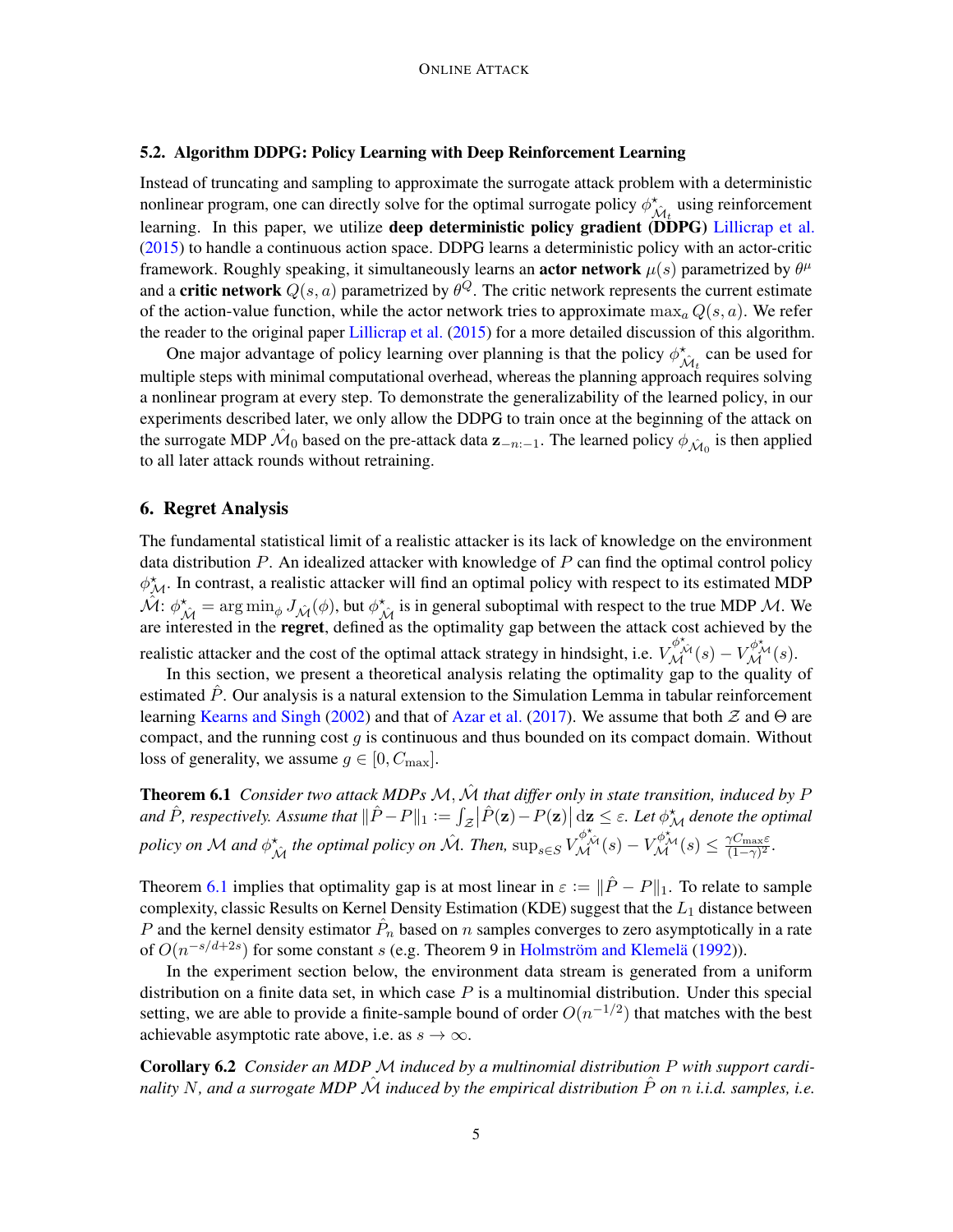$$
\hat{P}(i) = \frac{1}{n} \sum_{j=1}^{n} I_{x_j=i}.
$$
 Then, with probability at least  $1 - \delta$ , we have  $\sup_{s \in S} V_{\mathcal{M}}^{\phi^*_{\mathcal{M}}} (s) - V_{\mathcal{M}}^{\phi^*_{\mathcal{M}}} (s) \le \frac{2\gamma C_{\text{max}}}{(1-\gamma)^2} \sqrt{\frac{1}{2n} \ln \frac{2^{N+1}}{\delta}} = O(n^{-1/2}).$ 

#### 7. Experiments

In this section, we empirically evaluate our attack algorithms NLP and DDPG against several baselines on synthetic and real datasets. As an empirical measure of attack efficacy, we compare the attack methods by their **empirical discounted cumulative cost**  $\tilde{J}(t) := \sum_{\tau=0}^{t} \gamma^{\tau} g(\theta_{\tau}, \mathbf{z}_{\tau}, \mathbf{a}_{\tau}),$ where  $\tilde{J}(t)$  is computed on an instantiation of the environment data stream  $\mathbf{z}_0, \ldots, \mathbf{z}_t$ . Better attack methods have smaller  $J(t)$ . We compare our algorithms with the following baseline Attackers:

**Null Attack:** This is the baseline without attack, namely  $\mathbf{a}_t^{\text{Null}} = \mathbf{z}_t$  for all t. We expect the null attack to form an upper bound on any attack method's empirical discounted cumulative cost  $\tilde{J}(t)$ .

Greedy Attack: The greedy strategy has been applied to solve the sequential teaching problem [\(Liu et al.](#page-9-9)  $(2017)$ ; [Lessard et al.](#page-8-7)  $(2018)$ ). At time step t the greedy attacker uses a time-invariant attack policy which minimizes the current step's running cost g, i.e.  $\mathbf{a}_t^{\text{Greedy}} = \arg \min_{\mathbf{a}} g(\theta_t, \mathbf{z}_t, \mathbf{a})$ .

Clairvoyant Attack: A clairvoyant attacker is an idealized attacker who knows the evaluation horizon T and the whole data sequence  $z_{0:T-1}$  upfront. The clairvoyant attacker solves a finite time-horizon optimal control problem, equivalent to the problem solved by NLP, but on the actual data sequence. The clairvoyant attacker has strictly more information, and we expect it to form a lower bound on realistic attack methods in terms of  $J(t)$ .

In our experiments, we evaluate all attacks on two victim learners: online logistic regression, a supervised learner, and online soft k-means clustering, an unsupervised learner.

Online logistic regression: Online logistic regression performs a binary classification task. The incoming data takes the form of  $z_t = (x_t, y_t)$ , where  $x_t \in \mathbb{R}^d$  is the feature vector and  $y_t \in \{-1, 1\}$  is the binary label. In the experiments, we focus on attacking the feature part of the data, as is done in a number of prior works [Mei and Zhu](#page-9-2) [\(2015\)](#page-9-2); [Koh and Liang](#page-8-5) [\(2017\)](#page-8-5); [Wang and Chaudhuri](#page-9-8) [\(2018\)](#page-9-8). The learner's update rule is one step of gradient descent on the log likelihood with step size  $\eta$ :  $f(\theta, (\mathbf{x}, y)) = \theta + \eta \frac{y\mathbf{x}}{1 + \exp(x)}$  $\frac{yx}{1+\exp(y\theta^{\mathsf{T}}\mathbf{x})}$ . The attacker wants to force the victim learner to stay close to a target parameter  $\theta^{\dagger}$ . The attacker's cost function is defined as  $g(\theta_t, (\mathbf{x}_t, y), (\mathbf{x}'_t, y)) = ||\mathbf{x}'_t - \mathbf{x}_t||^2 - \lambda \cos (\theta_t, \theta^{\dagger}).$ 

Online soft k-means: Online soft k-means performs a k-means clustering task [Bezdek et al.](#page-8-12) [\(1984\)](#page-8-12). The incoming data contains only the feature vector, i.e.  $z_t = x_t$ . The learner's update rule is one step of soft k-means update with step size  $\eta$  on all centroids, i.e.  $f(\theta^{(j)}, \mathbf{a}) = \theta^{(j)} + \eta r_j(\mathbf{a} - \theta^{(j)}),$  $j = 1, \ldots, k$ , where  $\mathbf{r} = \text{softmax}\left(-\|\mathbf{a} - \theta^{(1)}\|^2, \ldots, -\|\mathbf{a} - \theta^{(k)}\|^2\right)$ . Similar to online logistic regression, we consider a targeted attack objective with target centroid  $\theta^{\dagger(j)}$ . The attacker's cost function is defined as  $g(\theta_t, \mathbf{z}_t, \mathbf{a}_t) = ||\mathbf{a}_t - \mathbf{z}_t||^2 + \lambda \sum_{j=1}^k ||f(\theta, \mathbf{a})^{(j)} - \theta^{\dagger(j)}||^2$ .

#### 7.1. Synthetic Data Experiments

We first show a synthetic data experiment where the attack policy can be visualized. The environment is a mixture of two 1D Gaussian:  $P = \frac{1}{2}N(\theta^{(1)}, 1) + \frac{1}{2}N(\theta^{(2)}, 1)$  with  $\theta^{(1)} = -1$  and  $\theta^{(2)} = +1$ . The victim learner is online soft k-means with  $k = 2$  and initial parameter  $\theta_0^{(1)} = -2$ ,  $\theta_0^{(2)} = +2$ . The attack target is  $\theta^{\dagger(1)} = -3$  and  $\theta^{\dagger(2)} = +3$ , namely the opposite of how the victim's parameters should move. We set the learning rate  $\eta = 0.01$ , cost weight  $\lambda = 10$ , discounting factor  $\gamma = 0.99$ ,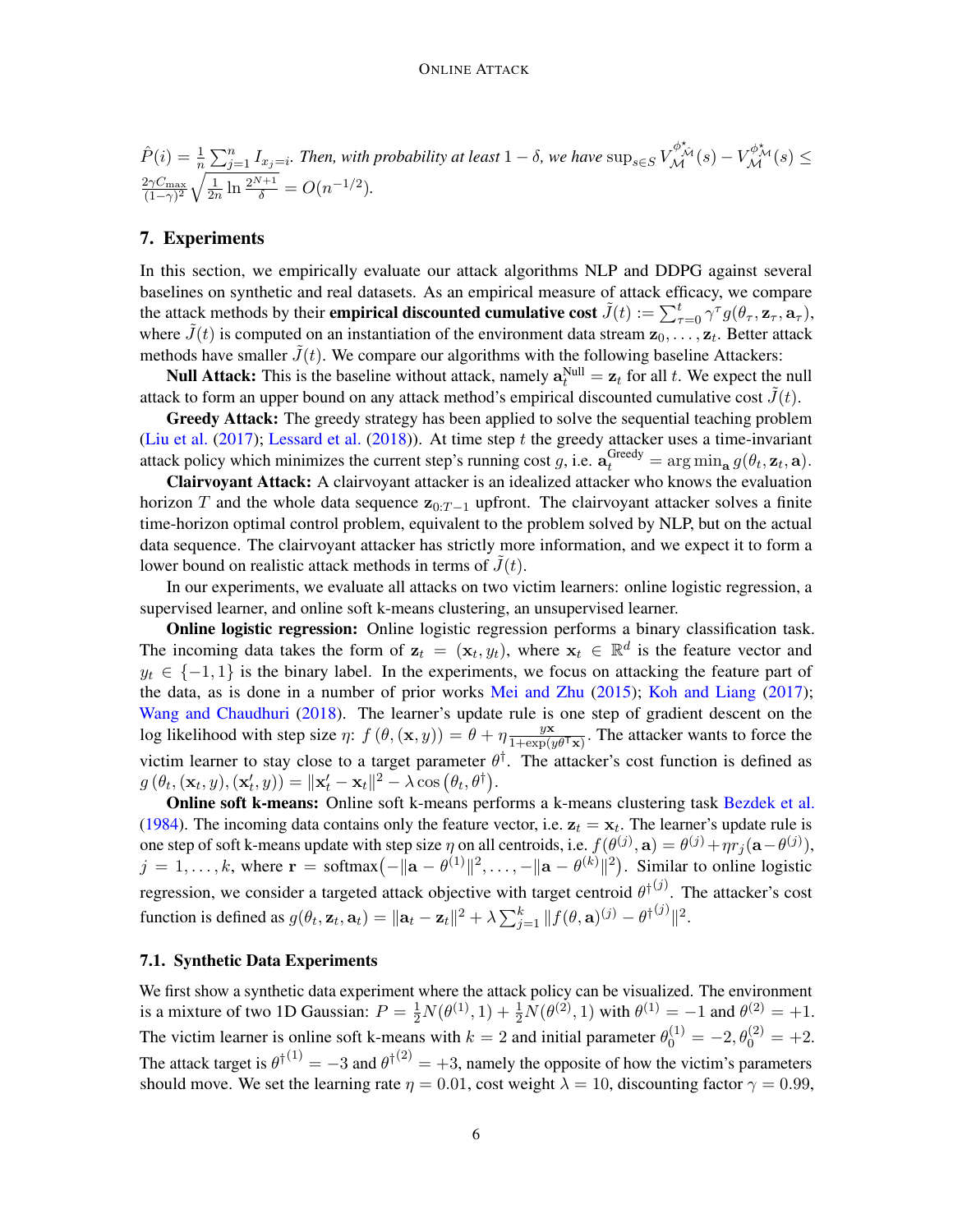<span id="page-6-0"></span>

Figure 2: Synthetic data experiments. In (b)-(d), transparent blue and red dots indicate clean positive and negative data point  $\mathbf{z}_t$  at time step t, solid dots indicate attacker-perturbed data point  $\mathbf{a}_t$ , vertical lines in between indicate the amount of perturbation. DDPG overlaps with Clairvoyant in (a).

evaluation length  $T = 500$  and look-ahead horizon for NLP  $h = 100$ . Following the above specification, we run each attack method on the same data stream and compare their behaviors.

**Results:** Figure [2a](#page-6-0) shows the empirical discounted cumulative cost  $J(t)$  as the attacks go on. On this toy example, the null attack baseline achieves  $\tilde{J}(T) = 3643$  at  $T = 500$ . The greedy attacker is only slight more effective at  $\tilde{J}(T) = 3372$ . NLP and DDPG achieve 1265 and 1267, respectively, almost matching Clairvoyant's 1256. As expected, the null and clairvoyant attacks form upper and lower bounds on  $\tilde{J}(t)$ . Figure [2b](#page-6-0)-d shows the victim's  $\theta_t$  trajectory as attacks go on. Without attack (null),  $\theta_t$  converges to the true parameter  $-1$  and  $+1$ . The greedy attack only perturbs each data point slightly, failing to force  $\theta_t$  toward attack targets. This failure is due to its greedy nature: the immediate cost  $g_t$  at each round is indeed minimized, but not enough to move the model parameters close to the target parameters. In contrast, NLP and DDPG (trajectory similar to NLP, not shown) exhibit a different strategy in the earlier rounds. They inject larger perturbations to the data points and sacrifice larger immediate costs in order to drive the victim's model parameters quickly towards the target. In later rounds they only need to stabilize the victim's parameters near the target with a smaller per-step cost.

#### 7.2. Real Data Experiments

In the real data experiments, we run each attack method on 10 data sets across two victim learners.

Datasets: We use 5 datasets for online logistic regression: Banknote Authentication (with feature dimension  $d = 4$ ), Breast Cancer ( $d = 9$ ), Cardiotocography ( $d = 25$ ), Sonar ( $d = 60$ ), and MNIST 1 vs. 7 ( $d = 784$ ), and 5 datasets for online k-means clustering: User Knowledge  $(d = 6, k = 2)$ , Breast Cancer  $(d = 10, k = 2)$ , Seeds  $(d = 8, k = 3)$ , posture  $(d = 11, k = 5)$ , MNIST 1 vs. 7 ( $d = 784$ ,  $k = 2$ ). All datasets except for MNIST can be found in the UCI Repository [Dua and Graff](#page-8-13) [\(2017\)](#page-8-13). Note that Breast Cancer and MNIST are shared across both tasks.

**Preprocessing:** To reduce the running time, for datasets with dimensionality  $d > 30$ , we reduce the dimension to 30 via PCA projection. Then, all datasets are normalized so that each feature has mean 0 and variance 1. Each dataset is then turned into a data stream via uniform sampling with replacement.

Experiment Setup: In order to demonstrate the robustness of our methods, we draw both the victim's initial model  $\theta_0$  and the attacker's target  $\theta^\dagger$  randomly from a standard Gaussian distribution of the appropriate dimension. Across all datasets, we use the following parameters:  $\eta = 0.01, \gamma =$ 0.99,  $T = 300$ . For online logistic regression  $\lambda = 100$  while for online k-means  $\lambda = 10$ .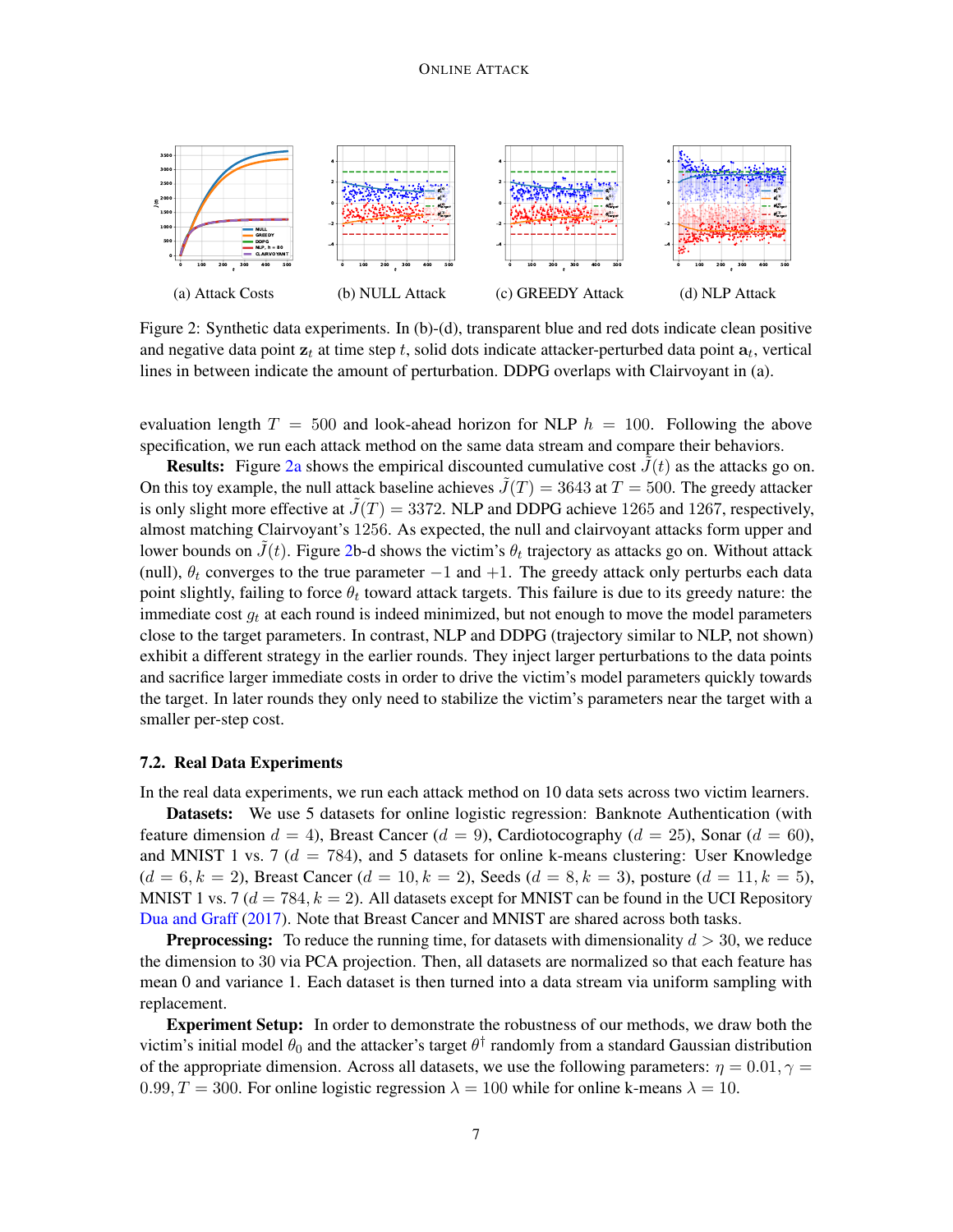<span id="page-7-0"></span>

Figure 3: The empirical discounted cumulative reward  $\tilde{J}(t)$  for the five attack methods across 10 real datasets. The first row is on online logistic regression and the second row is on online k-means.

For DDPG attacker we only perform policy learning at the beginning to obtain  $\phi_{\hat{M}_0}$ , which is fixed and deployed. We give a pre-attack dataset  $z_{-n-1}$  of size  $n = 1000$  to DDPG and NLP. For NLP attack we set the look-ahead horizon h such that the total runtime to perform  $T = 300$  attacks does not exceed the DDPG training time. This results in  $h = 20$  for online logistic regression on CTG, Sonar and MNIST, and  $h = 80$  in all other experiments.

Results: The experiment results are shown in figure [3.](#page-7-0) NLP achieves clairvoyant-matching performance on all 7 datasets in which it is given a large enough look-ahead horizon. DDPG follows closely next to NLP and Clairvoyant on most of the datasets, indicating that the pre-trained policy  $\phi_{\hat{\mathcal{M}}_0}$  can achieve reasonable attack performance in most cases. On the 3 datasets where  $h = 20$ for NLP, DDPG exceeds the short-sighted NLP, indicating that when the computational resource is limiting, DDPG has an advantage by avoiding the iterative retraining that NLP cannot bypass. GREEDY does not do well on any of the 10 datasets, achieving only a slightly lower cost than the NULL baseline. This matches our observations in the synthetic experiment.

DDPG vs. NLP: As we have seen in the experiments, the NLP method enjoys stability and high performance given enough computational resources, whereas the DDPG method has the advantage of being able to generalize and applied without retraining. Therefore, a realistic strategy is to use NLP when the problem is of mederate size, and the learner update is performed in a low frequency, e.g. once per day, and to use DDPG when the problem size is large and the learner update happens in a high frequency and does not permit retraining at every timestep.

# 8. Conclusion

In this paper, we formulated online poisoning attacks as an adaptive control problem. We proposed two attack algorithms, based on model-based planning and deep reinforcement learning, and showed that both are able to achieve near clairvoyant-level performance. We provided a regret analysis on the cost achieved by a realistic attacker and showed that despite the restricted knowledge, the optimality gap is upper-bounded by order of  $O(n^{-1/2})$ , given the resource of n data samples.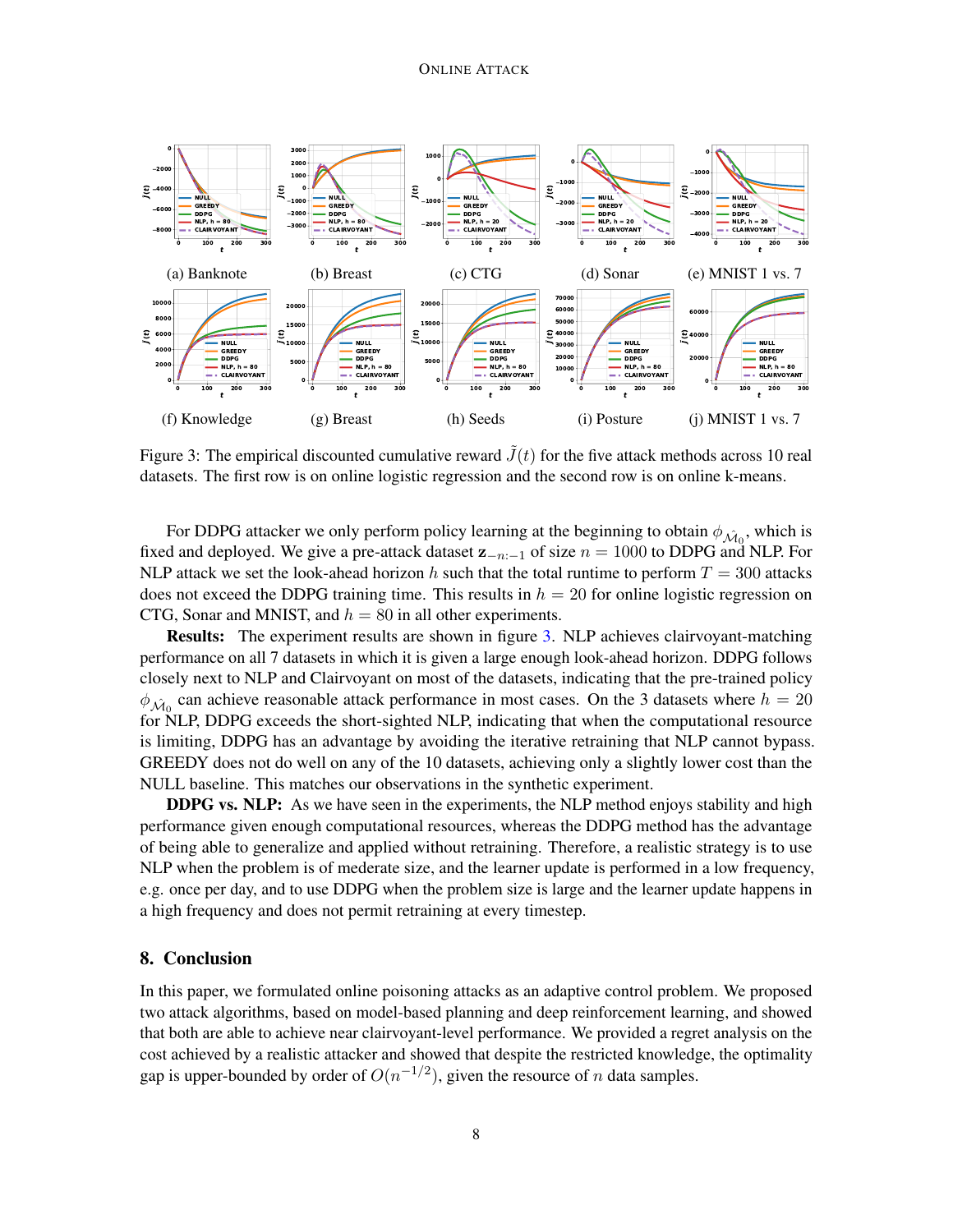## ACKNOWLEDGMENTS

This work is supported in part by NSF 1750162, 1837132, 1545481, 1704117, 1623605, 1561512, the MADLab AF Center of Excellence FA9550-18-1-0166, and the University of Wisconsin.

# **References**

- <span id="page-8-6"></span>Scott Alfeld, Xiaojin Zhu, and Paul Barford. Data poisoning attacks against autoregressive models. In *Thirtieth AAAI Conference on Artificial Intelligence*, 2016.
- <span id="page-8-10"></span>Mohammad Gheshlaghi Azar, Ian Osband, and Rémi Munos. Minimax regret bounds for reinforcement learning. In *Proceedings of the 34th International Conference on Machine Learning*, pages 263–272, 2017.
- <span id="page-8-12"></span>James C Bezdek, Robert Ehrlich, and William Full. Fcm: The fuzzy c-means clustering algorithm. *Computers & Geosciences*, 10(2-3):191–203, 1984.
- <span id="page-8-3"></span>Battista Biggio, Blaine Nelson, and Pavel Laskov. Poisoning attacks against support vector machines. *arXiv preprint arXiv:1206.6389*, 2012.
- <span id="page-8-8"></span>Francesco Borrelli, Alberto Bemporad, and Manfred Morari. *Predictive control for linear and hybrid systems*. Cambridge University Press, 2017.
- <span id="page-8-0"></span>Cody Burkard and Brent Lagesse. Analysis of causative attacks against svms learning from data streams. In *Proceedings of the 3rd ACM on International Workshop on Security And Privacy Analytics*, pages 31–36. ACM, 2017.
- <span id="page-8-4"></span>Xinyun Chen, Chang Liu, Bo Li, Kimberly Lu, and Dawn Song. Targeted backdoor attacks on deep learning systems using data poisoning. *arXiv preprint arXiv:1712.05526*, 2017.
- <span id="page-8-1"></span>Yiding Chen and Xiaojin Zhu. Optimal adversarial attack on autoregressive models. *arXiv preprint arXiv:1902.00202*, 2019.
- <span id="page-8-13"></span>Dheeru Dua and Casey Graff. Uci machine learning repository, 2017. URL [http://archive.](http://archive.ics.uci.edu/ml) [ics.uci.edu/ml](http://archive.ics.uci.edu/ml).
- <span id="page-8-11"></span>Lasse Holmström and Jussi Klemelä. Asymptotic bounds for the expected l1 error of a multivariate kernel density estimator. *Journal of multivariate analysis*, 42(2):245–266, 1992.
- <span id="page-8-2"></span>Kwang-Sung Jun, Lihong Li, Yuzhe Ma, and Jerry Zhu. Adversarial attacks on stochastic bandits. In *Advances in Neural Information Processing Systems*, pages 3644–3653, 2018.
- <span id="page-8-9"></span>Michael Kearns and Satinder Singh. Near-optimal reinforcement learning in polynomial time. *Machine learning*, 49(2-3):209–232, 2002.
- <span id="page-8-5"></span>Pang Wei Koh and Percy Liang. Understanding black-box predictions via influence functions. In *Proceedings of the 34th International Conference on Machine Learning-Volume 70*, pages 1885–1894. JMLR. org, 2017.
- <span id="page-8-7"></span>Laurent Lessard, Xuezhou Zhang, and Xiaojin Zhu. An optimal control approach to sequential machine teaching. *arXiv preprint arXiv:1810.06175*, 2018.